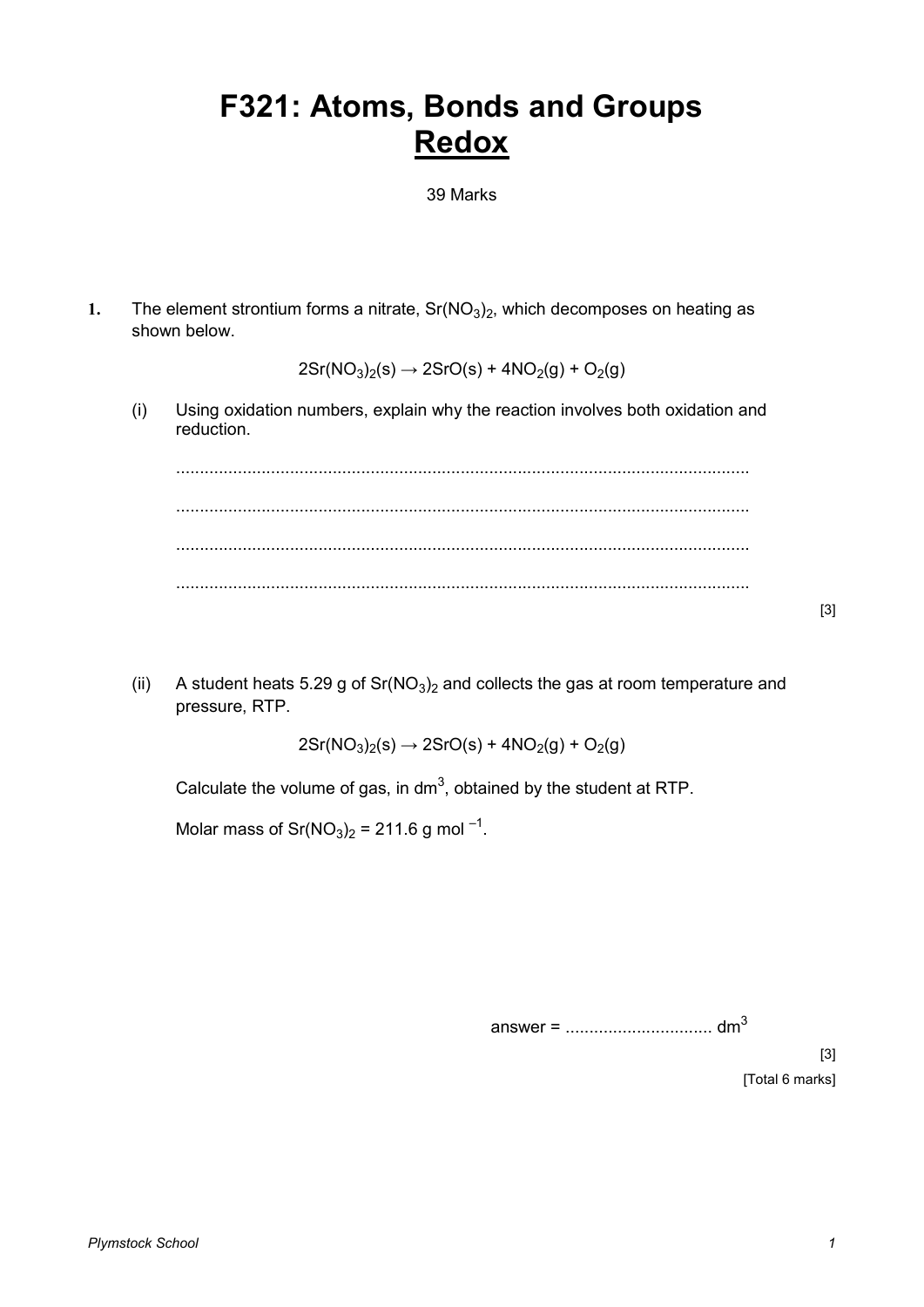$2.$ The reaction between magnesium and sulfuric acid is a redox reaction.

 $Mg(s)$  + H<sub>2</sub>SO<sub>4</sub>(aq)  $\rightarrow$  MgSO<sub>4</sub>(aq) + H<sub>2</sub>(g)

 $(i)$ Use oxidation numbers to identify which element has been oxidised.

Explain your answer.

 $[2]$ 

Describe what you would see when magnesium reacts with an excess of sulfuric  $(ii)$ acid.

 $[2]$ [Total 4 marks]

 $3.$ A student prepared an aqueous solution of calcium chloride by reacting calcium with hydrochloric acid.

 $Ca(s) + 2HCl(aq) \rightarrow CaCl<sub>2</sub>(aq) + H<sub>2</sub>(g)$ 

 $(i)$ Using oxidation numbers, show that this is a redox reaction.

 $[2]$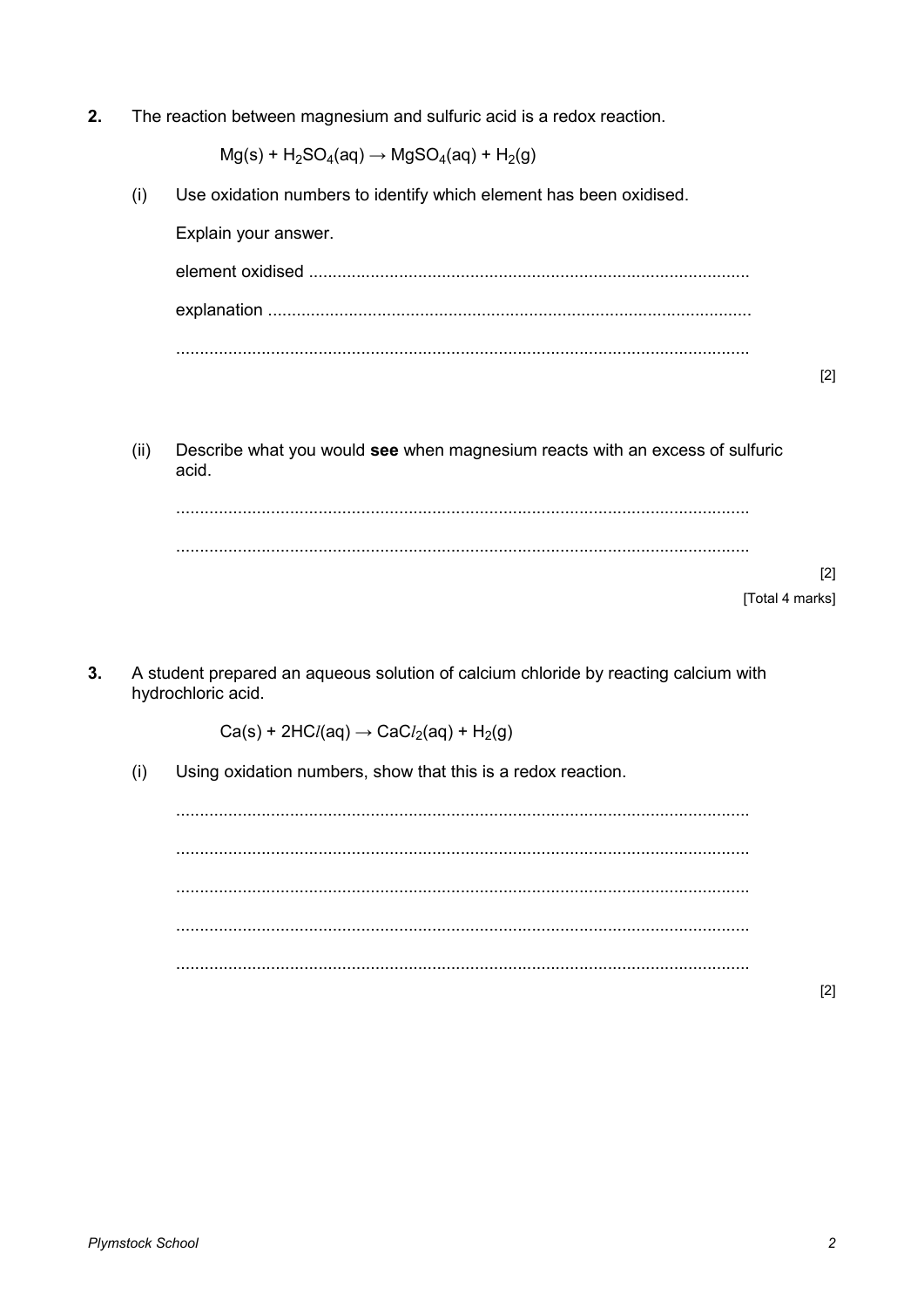(ii) The student had added the exact amount of calcium required to react with the hydrochloric acid used. After carrying out the experiment, the student accidentally added some more calcium. The student was surprised that the extra calcium still reacted.

Explain this observation. Include an equation in your answer.

| [2] |
|-----|
|     |
|     |

- [Total 4 marks]
- **4.** Chlorine can be prepared by reacting concentrated hydrochloric acid with manganese(IV) oxide.

 $4HC/(aq) + MnO_2(s) \rightarrow Cl_2(g) + MnCl_2(aq) + 2H_2O(l)$ 

- (a) A student reacted 50.0 cm<sup>3</sup> of 12.0 mol dm<sup>-3</sup> hydrochloric acid with an excess of manganese(IV) oxide.
	- (i) Calculate how many moles of HC*l* were reacted.

answer = ................................ mol

 $[1]$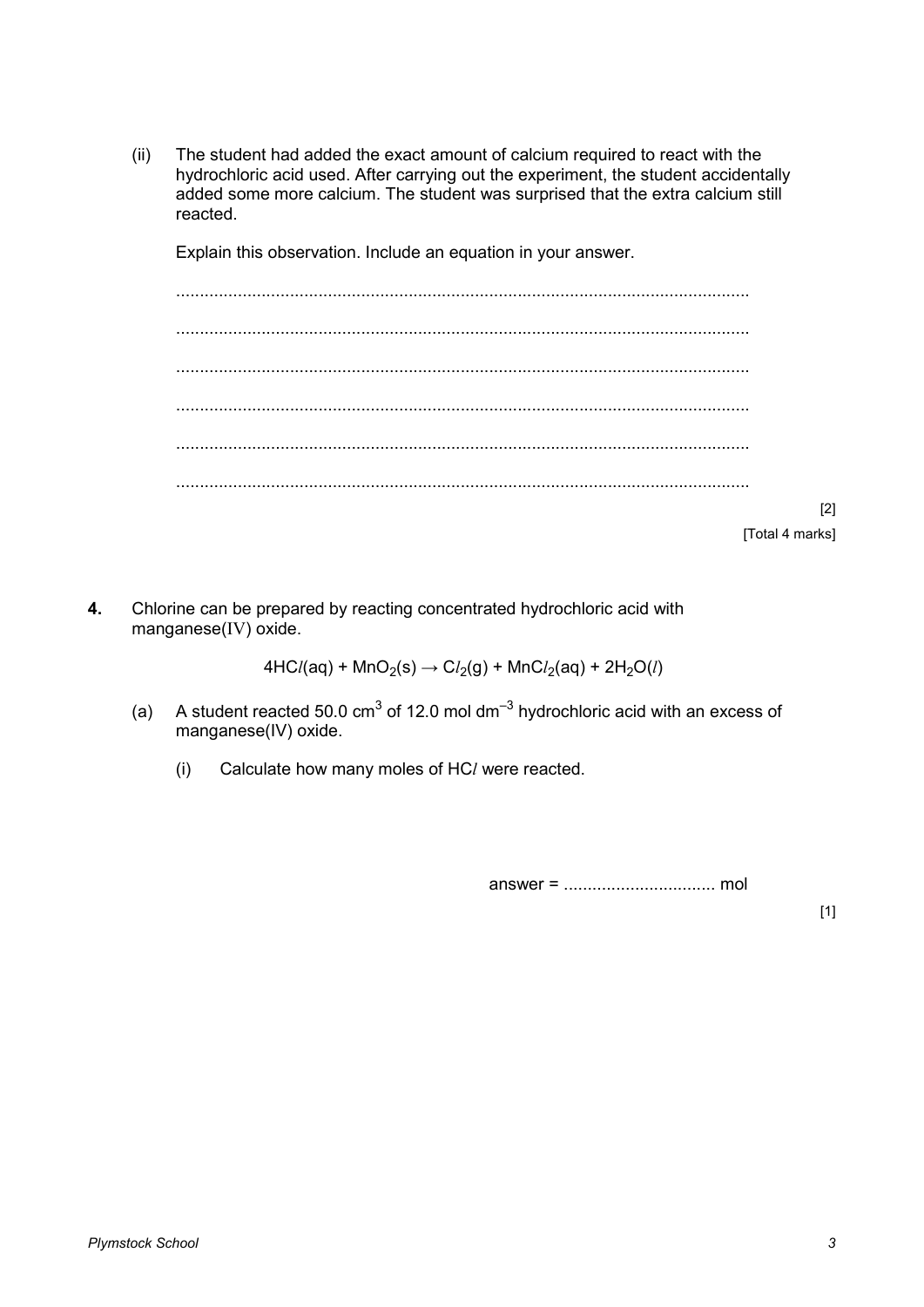ii) Calculate the volume of  $Cl<sub>2</sub>(g)$  produced, in dm<sup>3</sup>. Under the experimental conditions, one mole of  $Cl<sub>2</sub>(g)$  occupies 24.0 dm<sup>3</sup>.

answer = ................................ dm<sup>3</sup>

[2]

(b) In this reaction, chlorine is oxidised.

Use oxidation numbers to determine what is reduced.

......................................................................................................................... ......................................................................................................................... ......................................................................................................................... ......................................................................................................................... [2]

[Total 5 marks]

**5.** Barium reacts with water in a redox reaction.

 $Ba(s) + 2H<sub>2</sub>O(l) \rightarrow Ba(OH)<sub>2</sub>(aq) + H<sub>2</sub>(g)$ 

(i) Explain, in terms of electrons, what is meant by oxidation.

......................................................................................................................... [1]

(ii) Which element has been oxidised in this reaction? Deduce the change in its oxidation number.

element ...........................................................................................................

oxidation number changes from ............. to............

[2] [Total 3 marks]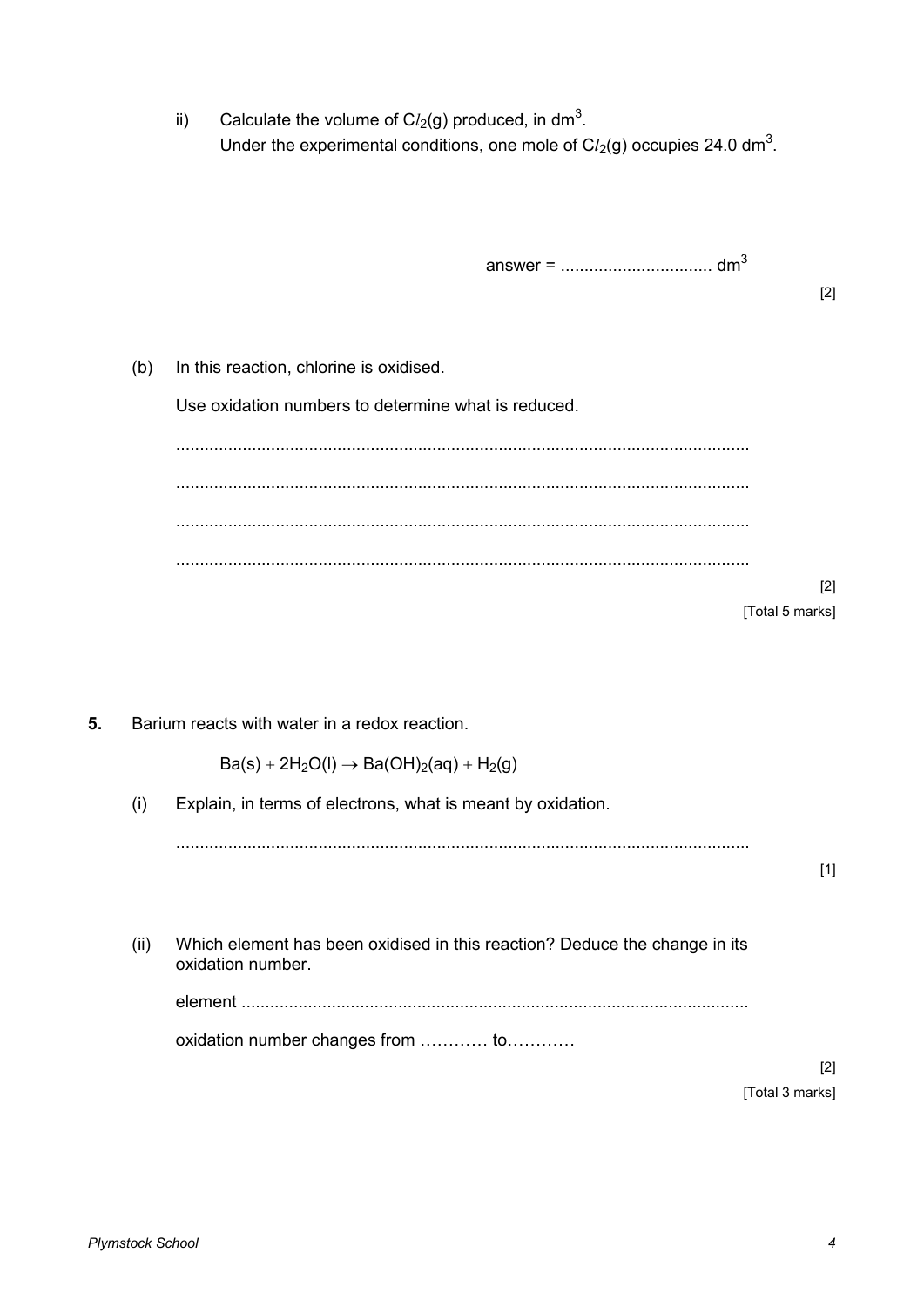**6.** Magnesium reacts with oxygen to form magnesium oxide.

 $2Mg(s) + O<sub>2</sub>(g) \rightarrow 2MgO(s)$ 

(i) Use oxidation numbers to show that oxygen has been reduced in its reaction with magnesium.

......................................................................................................................... ......................................................................................................................... ......................................................................................................................... [2]

(ii) Draw a '*dot-and-cross*' diagram to show the arrangement of electrons in magnesium oxide. Show outer electron shells only and include any charges.

> [2] [Total 4 marks]

- **7.** A student carried out two experiments using chlorine gas,  $Cl<sub>2</sub>(g)$ .
	- (a) In the first experiment, the student bubbled chlorine through 120  $\text{cm}^3$  of an aqueous solution of 0.275 mol dm<sup>-3</sup> sodium hydroxide, NaOH(aq).

The equation for this reaction is shown below.

 $Cl<sub>2</sub>(g) + 2NaOH(aq) \rightarrow NaCl(aq) + NaClO(aq) + H<sub>2</sub>O(l)$ 

Under the reaction conditions, 1 mole of  $Cl<sub>2</sub>(g)$  occupies 24.0 dm<sup>3</sup>.

(i) What is meant by the term *the mole*?

................................................................................................................ ................................................................................................................ ................................................................................................................

[1]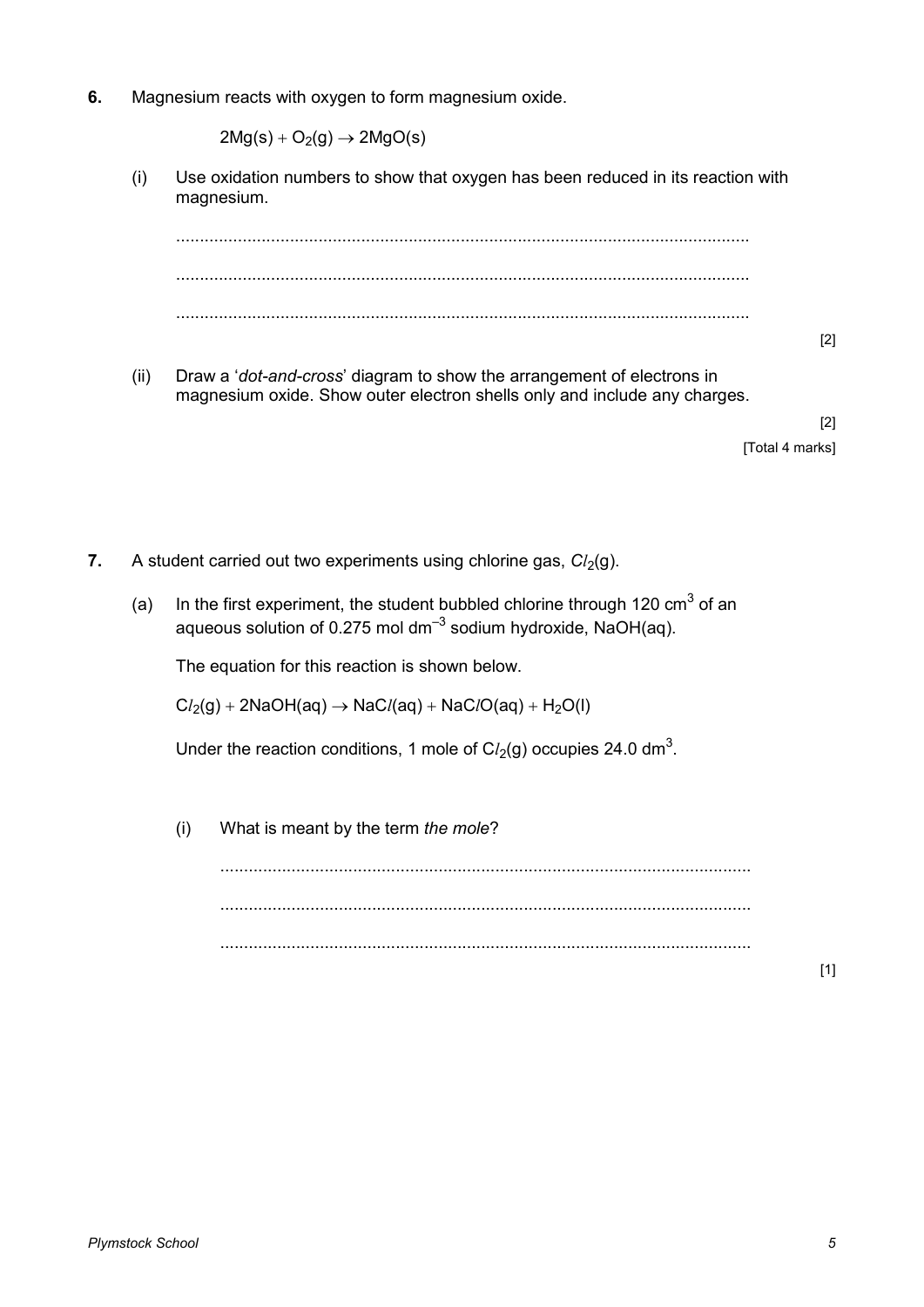|    |     | (ii)  | How many moles of NaOH were in the 120 $\text{cm}^3$ volume of NaOH(aq)?                                                                                                                                        |       |
|----|-----|-------|-----------------------------------------------------------------------------------------------------------------------------------------------------------------------------------------------------------------|-------|
|    |     |       |                                                                                                                                                                                                                 | $[1]$ |
|    |     | (iii) | Calculate the volume of $Cl2(g)$ that was needed to react with the NaOH(aq)<br>used.                                                                                                                            |       |
|    |     |       | answer                                                                                                                                                                                                          | $[2]$ |
|    |     | (iv)  | What is a common use for the solution that the student prepared?                                                                                                                                                |       |
|    |     |       |                                                                                                                                                                                                                 | $[1]$ |
|    | (b) |       | In the second experiment, the student repeated the procedure in (a) but with hot<br>concentrated sodium hydroxide. A different reaction took place in which sodium<br>chlorate (V) was formed instead of NaC/O. |       |
|    |     |       | Suggest the formula of sodium chlorate (V).                                                                                                                                                                     |       |
|    |     |       | [Total 6 marks]                                                                                                                                                                                                 | $[1]$ |
| 8. |     |       | A student prepared an aqueous solution of calcium chloride by reacting calcium with<br>hydrochloric acid. Calcium chloride contains $Ca^{2+}$ and C $\Gamma$ ions.                                              |       |
|    | (a) |       | Complete and balance the following equation for this reaction.                                                                                                                                                  |       |
|    |     |       | Ca(s) +  HCl(aq) $\rightarrow$ CaCl <sub>2</sub> (aq) +                                                                                                                                                         | $[2]$ |
|    | (b) |       | This is a redox reaction.<br>Use oxidation states to show that calcium has been oxidised.                                                                                                                       |       |
|    |     |       |                                                                                                                                                                                                                 |       |
|    |     |       |                                                                                                                                                                                                                 |       |
|    |     |       |                                                                                                                                                                                                                 |       |
|    |     |       | [Total 4 marks]                                                                                                                                                                                                 | $[2]$ |